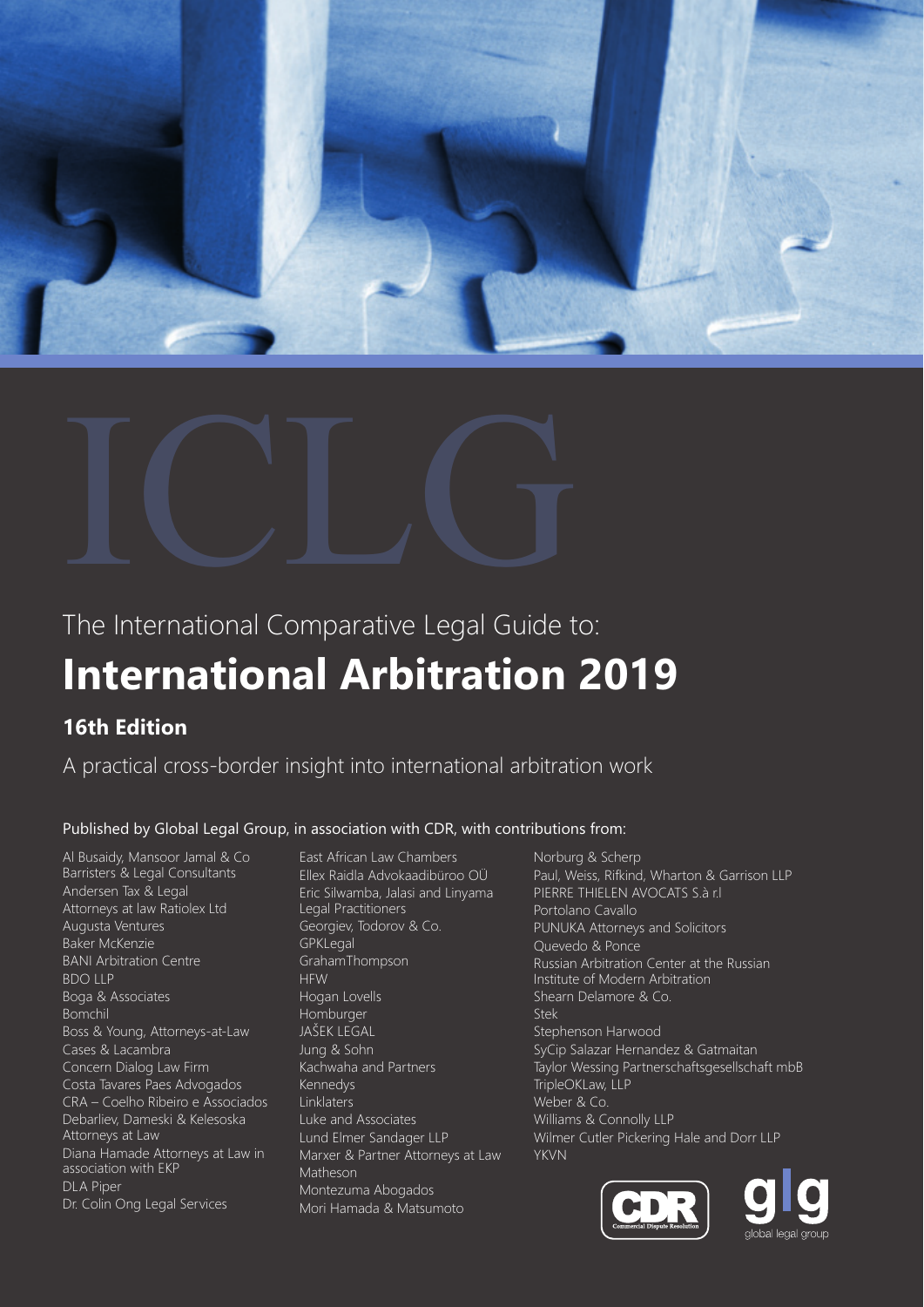

**Contributing Editors** Steven Finizio and Charlie Caher, Wilmer Cutler Pickering Hale and Dorr LLP

**Sales Director** Florjan Osmani

**Account Director** Oliver Smith

**Sales Support Manager** Toni Hayward

**Deputy Editor** Oliver Chang

**Senior Editors** Caroline Collingwood Rachel Williams

**CEO** Dror Levy

**Group Consulting Editor** Alan Falach

**Publisher** Rory Smith

#### **Published by**

Global Legal Group Ltd. 59 Tanner Street London SE1 3PL, UK Tel: +44 20 7367 0720 Fax: +44 20 7407 5255 Email: info@glgroup.co.uk URL: www.glgroup.co.uk

**GLG Cover Design** F&F Studio Design

**GLG Cover Image Source** iStockphoto

**Printed by** Ashford Colour Press Ltd August 2019

Copyright © 2019 Global Legal Group Ltd. All rights reserved No photocopying

**ISBN** 978-1-912509-95-9 **ISSN** 1741-4970

**Strategic Partners**



|             | MIX                                                      |
|-------------|----------------------------------------------------------|
| www.fsc.org | Paper from<br>responsible sources<br><b>FSC® C011748</b> |
|             |                                                          |

## Preface:

Preface by Gary Born, Chair, International Arbitration Practice Group & Charlie Caher, Partner, Wilmer Cutler Pickering Hale and Dorr LLP

## General Chapters:

| 1              | <b>Regulation of Counsel and Professional Conduct in International Arbitration</b> – Charlie Caher $\&$<br>Jonathan Lim, Wilmer Cutler Pickering Hale and Dorr LLP |    |
|----------------|--------------------------------------------------------------------------------------------------------------------------------------------------------------------|----|
| 2              | Pre-award Interest, and the Difference Between Interest and Investment Returns -<br>Gervase MacGregor & David Mitchell, BDO LLP                                    |    |
| 3              | Arbitrating in New York: The NYIAC Advantage $-$ James H. Carter & John V.H. Pierce,<br>Wilmer Cutler Pickering Hale and Dorr LLP                                  | 13 |
| $\overline{4}$ | <b>International Arbitration and Third-Party Funding – James Foster &amp; Samiksha Gosain,</b><br>Augusta Ventures                                                 |    |
| 5              | The Consequences of "Brexit" on International Dispute Resolution – Katherine Proctor $\&$<br>Alexander Scard, Kennedys                                             | 20 |

## Asia Pacific:

| 6  | <b>Overview</b>  | Dr. Colin Ong Legal Services: Dr. Colin Ong, QC                 | 25  |
|----|------------------|-----------------------------------------------------------------|-----|
| 7  | <b>Australia</b> | HFW: Nick Longley & Brian Rom                                   | 40  |
| 8  | <b>Brunei</b>    | Dr. Colin Ong Legal Services: Dr. Colin Ong, OC                 | 52  |
| 9  | China            | Boss & Young, Attorneys-at-Law: Dr. Xu Guojian                  | 61  |
| 10 | <b>Hong Kong</b> | Stephenson Harwood: Andrew Rigden Green & Evangeline Quek       | 75  |
|    | 11 India         | Kachwaha and Partners: Sumeet Kachwaha & Dharmendra Rautray     | 82  |
|    | 12 Indonesia     | <b>BANI Arbitration Centre: Huala Adolf</b>                     | 94  |
|    | 13 Japan         | Mori Hamada & Matsumoto: Yuko Kanamaru & Yoshinori Tatsuno      | 105 |
|    | 14 Korea         | Jung & Sohn: Dr. Kyung-Han Sohn & Alex Heejoong Kim             | 113 |
|    | 15 Malaysia      | Shearn Delamore & Co.: Rabindra S. Nathan                       | 120 |
|    | 16 Philippines   | SyCip Salazar Hernandez & Gatmaitan: Ricardo Ma. P.G. Ongkiko & |     |
|    |                  | John Christian Joy A. Regalado                                  | 128 |
| 17 | <b>Singapore</b> | HFW: Paul Aston & Suzanne Meiklejohn                            | 136 |
|    | 18 Vietnam       | YKVN: K. Minh Dang & K. Nguyen Do                               | 149 |

## Central and Eastern Europe and CIS:

| 19 Albania         | Boga & Associates: Genc Boga & Sokol Elmazaj                                                                 | 158 |
|--------------------|--------------------------------------------------------------------------------------------------------------|-----|
| 20 Armenia         | Concern Dialog Law Firm: Lilit Karapetyan & Nareg Sarkissian                                                 | 164 |
| 21 Austria         | Weber & Co.: Stefan Weber & Katharina Kitzberger                                                             | 173 |
| 22 Bulgaria        | Georgiev, Todorov & Co.: Tsvetelina Dimitrova                                                                | 182 |
| 23 Czech Republic  | JAŠEK LEGAL: Vladimír Jašek & Adam Novotný                                                                   | 192 |
| 24 Estonia         | Ellex Raidla Advokaadibüroo OÜ: Maria Teder & Toomas Vaher                                                   | 201 |
| 25 Kosovo          | Boga & Associates: Sokol Elmazaj & Delvina Nallbani                                                          | 211 |
| 26 North Macedonia | Debarliev, Dameski & Kelesoska Attorneys at Law: Ivan Debarliev &<br>Vladimir Boshnjakovski                  | 218 |
| 27 Russia          | Russian Arbitration Center at the Russian Institute of Modern Arbitration:<br>Andrey Gorlenko & Elena Burova | 227 |

## Western Europe:

| 28 Overview | DLA Piper: Michael Ostrove & Maxime Desplats      |     |
|-------------|---------------------------------------------------|-----|
| 29 Andorra  | Cases & Lacambra: Miguel Cases                    | 244 |
| 30 Belgium  | Linklaters: Stefaan Loosveld & Matthias Schelkens |     |

**Continued Overleaf**

**Further copies of this book and others in the series can be ordered from the publisher. Please call +44 20 7367 0720**

#### **Disclaimer**

This publication is for general information purposes only. It does not purport to provide comprehensive full legal or other advice. Global Legal Group Ltd. and the contributors accept no responsibility for losses that may arise from reliance upon information contained in this publication. This publication is intended to give an indication of legal issues upon which you may need advice. Full legal advice should be taken from a qualified professional when dealing with specific situations.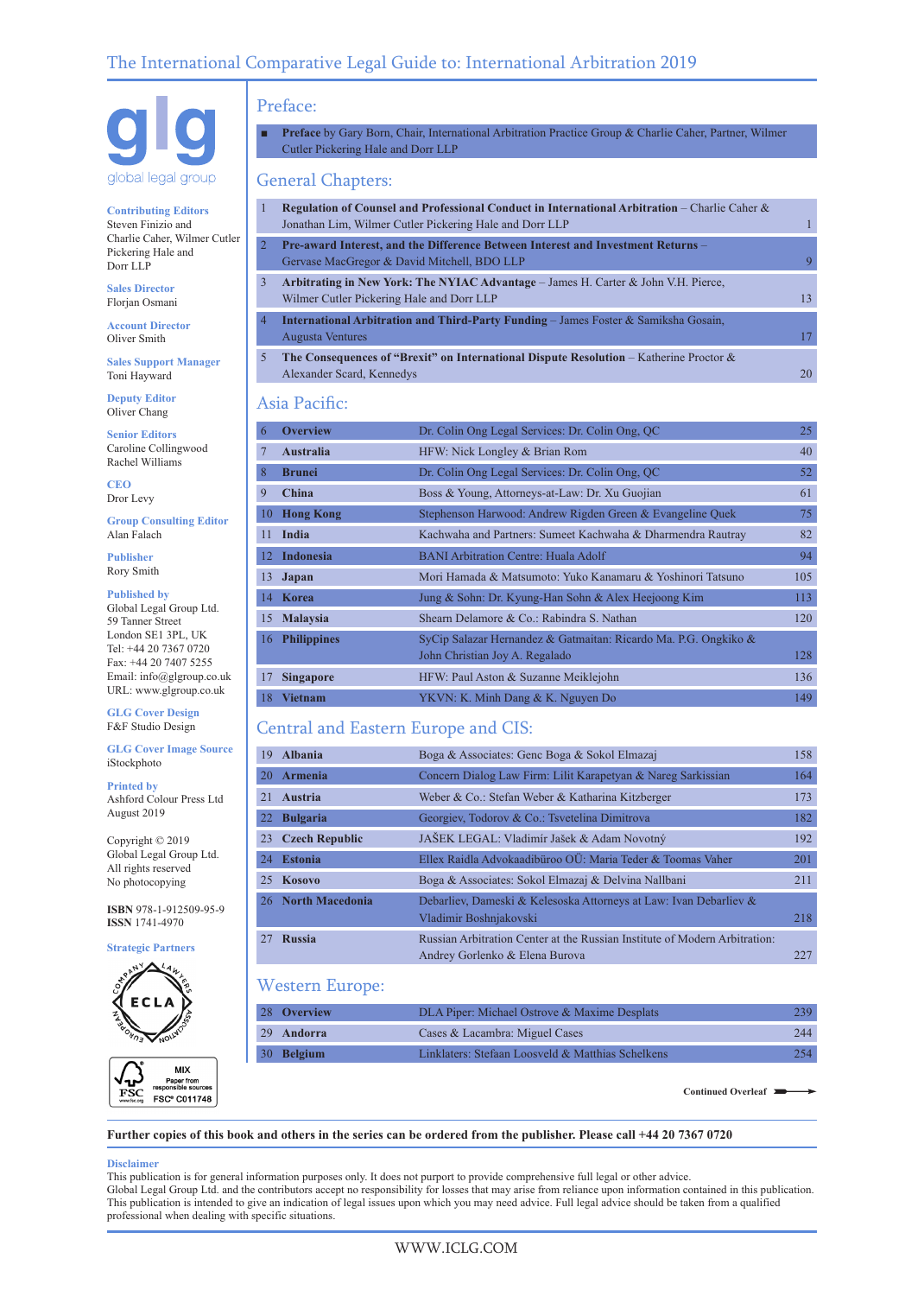

## Western Europe, cont.:

| 31 | <b>Denmark</b>             | Lund Elmer Sandager LLP: Morten Schwartz Nielsen &<br>Christian Thuelund Jensen   | 264 |
|----|----------------------------|-----------------------------------------------------------------------------------|-----|
| 32 | <b>England &amp; Wales</b> | Wilmer Cutler Pickering Hale and Dorr LLP: Charlie Caher &<br>John McMillan       | 271 |
| 33 | <b>Finland</b>             | Attorneys at law Ratiolex Ltd: Timo Ylikantola & Tiina Ruohonen                   | 287 |
| 34 | <b>France</b>              | DLA Piper: Théobald Naud & Audrey Grisolle                                        | 295 |
| 35 | Germany                    | Taylor Wessing Partnerschaftsgesellschaft mbB: Donata von Enzberg &<br>Peter Bert | 305 |
| 36 | <b>Ireland</b>             | Matheson: Nicola Dunleavy & Gearóid Carey                                         | 314 |
| 37 | <b>Italy</b>               | Portolano Cavallo: Martina Lucenti & Luca Tormen                                  | 324 |
| 38 | Liechtenstein              | Marxer & Partner Attorneys at Law: Dr. iur. Mario A. König                        | 334 |
| 39 | Luxembourg                 | PIERRE THIELEN AVOCATS S.à r.l: Peggy Goossens                                    | 343 |
| 40 | <b>Netherlands</b>         | Stek: Gerben Smit & Max Hetterscheidt                                             | 352 |
| 41 | Portugal                   | CRA – Coelho Ribeiro e Associados: Rui Botica Santos &<br>Luis Moreira Cortez     | 362 |
| 42 | <b>Spain</b>               | Andersen Tax & Legal: Iñigo Rodríguez-Sastre & Elena Sevila Sánchez               | 371 |
| 43 | <b>Sweden</b>              | Norburg & Scherp: Fredrik Norburg & Pontus Scherp                                 | 379 |
|    | 44 Switzerland             | Homburger: Felix Dasser & Balz Gross                                              | 386 |

## Latin America:

| 45 Overview    | Baker McKenzie: Grant Hanessian & Francisco Franco                                       | 397 |
|----------------|------------------------------------------------------------------------------------------|-----|
| 46 Argentina   | Bomchil: María Inés Corrá & Santiago Lucas Peña                                          | 413 |
| 47 Brazil      | Costa Tavares Paes Advogados: Vamilson José Costa &<br>Antonio Tavares Paes, Jr.         | 422 |
| 48 Ecuador     | Quevedo & Ponce: Alejandro Ponce Martínez & María Belén Merchán                          | 430 |
| 49 Mexico      | Hogan Lovells: Luis Enrique Graham Tapia & Orlando F. Cabrera C.                         | 438 |
| <b>50 Peru</b> | Montezuma Abogados: Alberto José Montezuma Chirinos &<br>Mario Juan Carlos Vásquez Rueda | 448 |

## Middle East / Africa:

| 51  | Overview            | Diana Hamade Attorneys at Law in association with EKP: Diana Hamade                                                  | 457 |
|-----|---------------------|----------------------------------------------------------------------------------------------------------------------|-----|
| 52  | <b>Botswana</b>     | Luke and Associates: Edward W. Fashole-Luke II & Tendai Paradza                                                      | 463 |
| 53  | Kenya               | TripleOKLaw, LLP: John M. Ohaga & Isaac Kiche                                                                        | 472 |
| 54  | <b>Nigeria</b>      | PUNUKA Attorneys and Solicitors: Elizabeth Idigbe & Betty Biayeibo                                                   | 481 |
| 55. | Oman                | Al Busaidy, Mansoor Jamal & Co, Barristers & Legal Consultants:<br>Mansoor Malik & Erik Penz                         | 498 |
| 56. | <b>Sierra Leone</b> | <b>GPKLegal: Gelaga King</b>                                                                                         | 506 |
| 57  | <b>Tanzania</b>     | East African Law Chambers: Juvenalis Ngowi & Corliss Kidaha                                                          | 513 |
| 58. | Zambia              | Eric Silwamba, Jalasi and Linyama Legal Practitioners:<br>Joseph Alexander Jalasi, Jr. & Eric Suwilanji Silwamba, SC | 521 |

## North America:

| -59             | <b>Overview</b> | Paul, Weiss, Rifkind, Wharton & Garrison LLP: H. Christopher Boehning & |     |
|-----------------|-----------------|-------------------------------------------------------------------------|-----|
|                 |                 | Ethan R. Merel                                                          |     |
| 60 <sup>7</sup> | Bermuda         | Kennedys: Mark Chudleigh                                                | 541 |
|                 |                 | 61 Turks and Caicos Islands GrahamThompson: Stephen Wilson OC           | 551 |
|                 | 62 USA          | Williams & Connolly LLP: John J. Buckley, Jr. & Jonathan M. Landy       | 558 |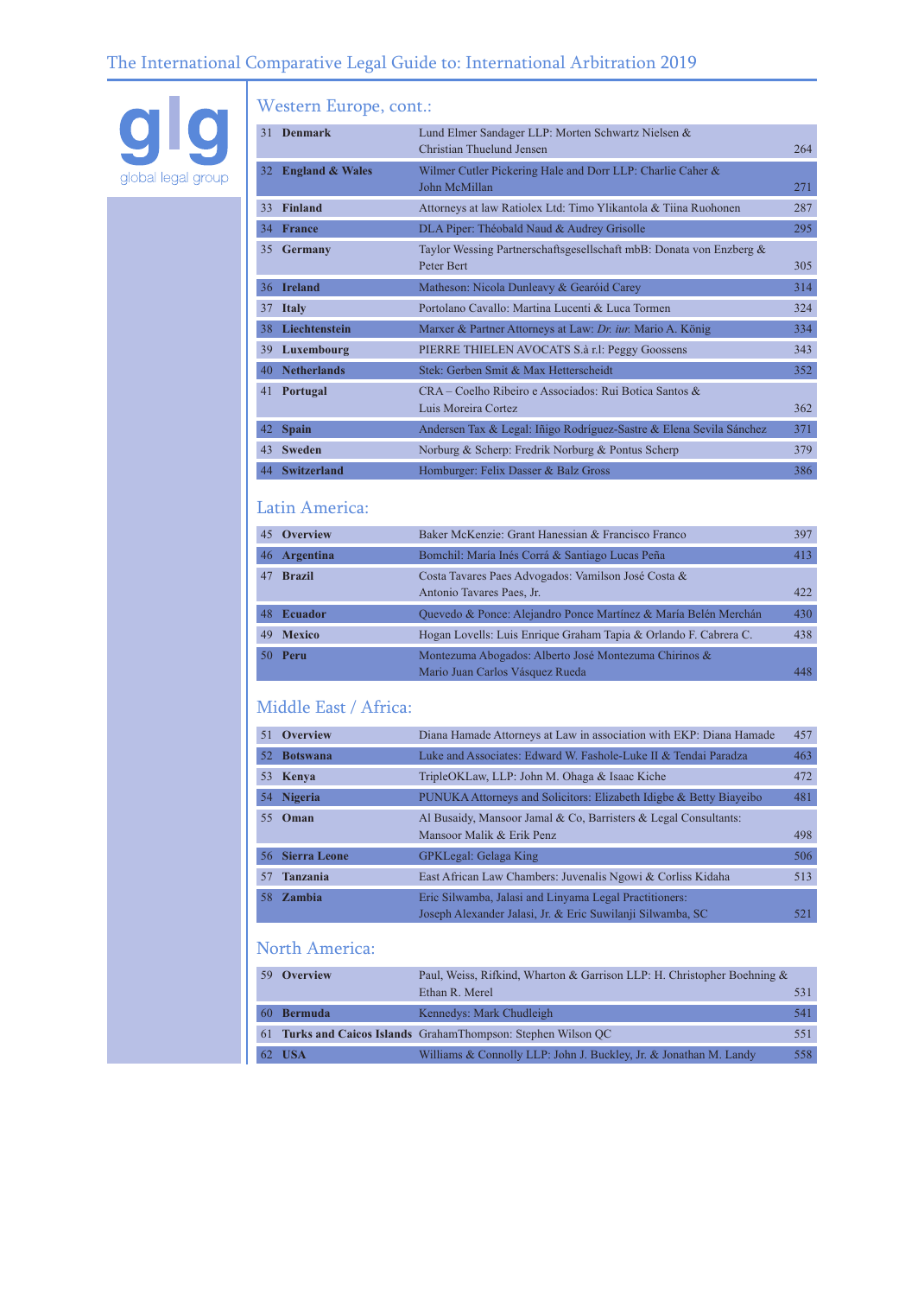# Bulgaria

## Georgiev, Todorov & Co. The Contract of Taylor The Taylor Tsvetelina Dimitrova



#### **1 Arbitration Agreements**

#### **1.1 What, if any, are the legal requirements of an arbitration agreement under the laws of your jurisdiction?**

The arbitration agreement may be incorporated in a contract as an arbitration clause or it could be a separate agreement. In any case, the arbitration agreement as any other agreement has to comply with the requirements of the law for its validity, namely requirements for legal capacity of the parties (according to *lex personalis*), form of the agreement and capability of the dispute to be settled by arbitration. The specific rules regarding the arbitration agreement in Bulgaria are incorporated in the International Commercial Arbitration Act (ICCA). Art.7, para.2 of ICAA sets the requirement that the arbitration agreement has to be in written form. It is deemed that the agreement is in writing when it is evidenced in a document, signed by the parties, or in the exchange of letters, telex, telegrams or other communication means. It shall also be considered that the arbitration agreement is evidenced in writing when the defendant accepts in writing or by declaration, recorded in the minutes of the arbitration hearing that the dispute shall be settled by the arbitration or in case the defendant participates in the arbitration proceedings without challenging the arbitration jurisdiction.

#### **1.2 What other elements ought to be incorporated in an arbitration agreement?**

The arbitration agreement may contain provisions regarding the choice of material and substantive law (if any), the scope of the arbitration, whether the arbitration is *ad hoc* or institutional, the seat of arbitration, the number of arbitrators, rules for the composition and constitution of the arbitral tribunal, procedural rules and such for the collecting of evidence, as well as the term for initiation of arbitration proceedings or the term for validity of the arbitration clause.

#### **1.3 What has been the approach of the national courts to the enforcement of arbitration agreements?**

The arbitration agreement itself does not affect the competence of the court to hear the dispute in relation to which the agreement is entered into. Nevertheless, pursuant to Art.8 of ICAA, if the respondent raises an objection that the dispute should be subject to arbitration proceedings within the term for the submission of the statement of defence, the court is obliged to terminate the case, the court resolution being subject to further appeal.

#### **2 Governing Legislation**

#### **2.1 What legislation governs the enforcement of arbitration proceedings in your jurisdiction?**

#### Domestic Sources:

#### International Commercial Arbitration Act 1988 (ICAA)

The International Commercial Arbitration Act (ICAA), enacted in 1988, as amended from time to time (lastly with SG. 8/24 Jan 2017), provides an elaborate and modern regulation on commercial arbitration. ICAA is the main domestic source of law in the area of arbitration, both domestic and international.

#### Civil Procedure Code 2008 (CPC)

Art.19 deals with the arbitration agreement and its form and determines the eligibility of the disputes to be subject to arbitration. Arts.404–409 determine the grounds and procedures for issuance of a writ of execution, including on the basis of an arbitral award and settlements where the seat of arbitration is in Bulgaria. As far as the courts of law have jurisdiction over some issues related to the arbitration proceedings, they apply CPC when they intervene.

#### International Private Law Code 2005 (IPLC)

Apart from the conflict of law rules relevant to the determination of the law applicable to the substance of the dispute that is subject to an arbitration (derogated by Rome I for contracts entered into after December 17<sup>th</sup>, 2009), the Code also contains the procedural rules for the recognition and enforcement of a foreign court decision, to which ICAA expressly refers to regarding the recognition and enforcement of foreign arbitral awards. IPLC rules regarding the law applicable to contractual obligations very closely follow the Rome Convention substituted by Rome I and in force for Bulgaria since the EU accession as of January 1st, 2007.

#### International Sources:

*Convention for Recognition and Enforcement of Foreign Arbitration Awards (New York Convention).*

For more details see question 11.1 below.

*European Convention for International Commercial Arbitration (European Convention) to which Bulgaria made no reservations or declarations.*

*Washington Convention on the Settlement of Investment Disputes Between States and Nationals of Other States (1965) (Washington Convention).*

*Bilateral Mutual Legal Assistance Treaties.*

© Published and reproduced with kind permission by Global Legal Group Ltd, London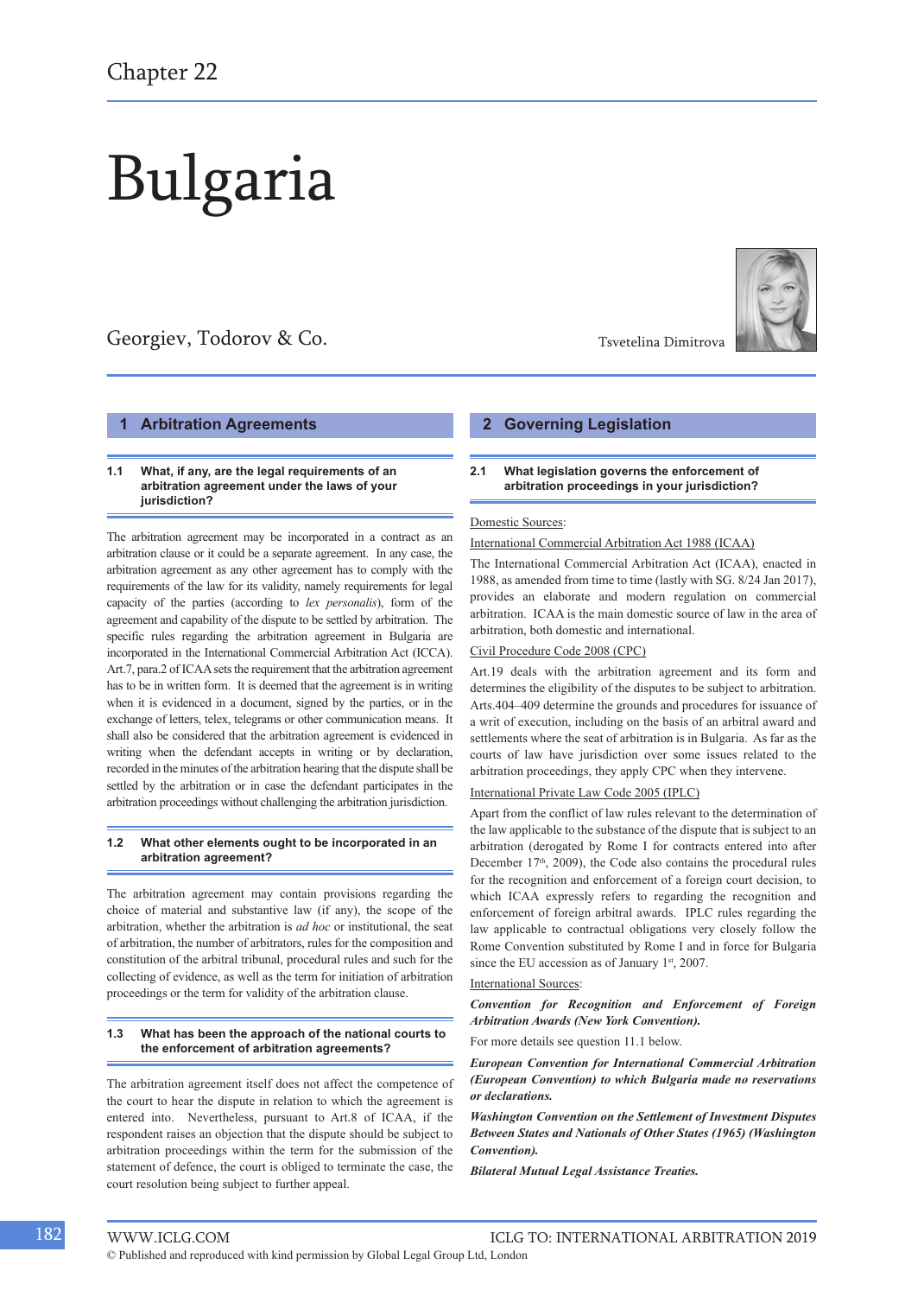Bulgaria is a party to bilateral mutual legal assistance treaties with several countries, some of them containing rules on the mutual recognition and enforcement of arbitral awards and even the settlements reached before the arbitration. These rules provide for conditions for refusal for recognition and enforcement that usually slightly differ from those set out in Art.5 of the New York Convention.

#### **2.2 Does the same arbitration law govern both domestic and international arbitration proceedings? If not, how do they differ?**

ICAA governs both domestic and international arbitration. According to Art.1, para.1 of ICAA, the provisions of ICAA apply to international commercial arbitration, based on an arbitration agreement when the place of arbitration is within the territory of the Republic of Bulgaria, as well as to cases of arbitration between parties with residence or a seat in the Republic of Bulgaria (domestic arbitration), apart from the requirement that a foreign national be an arbitrator (except in the cases when a party to the dispute is an enterprise with predominantly foreign shareholders) and the possibility that the language of arbitration be one other than Bulgarian.

#### **2.3 Is the law governing international arbitration based on the UNCITRAL Model Law? Are there significant differences between the two?**

ICAA is based on the UNCITRAL Model Arbitration Law 1985 (the Model Law) and implements its principles and most of its recommendations, but ICAA has not been updated according to the amendments to the UNCITRAL Model Arbitration Law as of 2006. Following the model of arbitration provided by the Model Law, ICAA covers all stages of the arbitral procedure, from the arbitration agreement to the setting aside of the award and recognition and enforcement of a foreign award.

There are certain differences with the Model Law, among which the following are noteworthy: the Bulgarian law does not apply the concept of nullity *vis-à-vis* arbitration awards; ICAA does not provide an opportunity for the suspension of the setting aside proceedings in order for a chance to be given for additional actions that may eliminate the grounds for setting aside; and although not explicitly provided in ICAA, the case law held that when the award is challenged on a ground that affects only a part of it and this part is separable and relatively independent from the rest of the award, only this part of the award may be set aside.

#### **2.4 To what extent are there mandatory rules governing international arbitration proceedings sited in your jurisdiction?**

The rules regarding the arbitrability of the disputes are mandatory, as well as the form of the validity of the arbitration agreement and the legal capacity of the parties to enter into an arbitration agreement, along with the principle of equal treatment of the parties. In addition, the conflict of laws rules which are part of the Bulgarian International Private Law contain mandatory provisions, as specified in question 4.2 below.

## **3 Jurisdiction**

#### **3.1 Are there any subject matters that may not be referred to arbitration under the governing law of your jurisdiction? What is the general approach used in determining whether or not a dispute is "arbitrable"?**

Pursuant to Art.19, para.1 of CPC, any civil or commercial property dispute is capable of settlement by arbitration except for disputes in respect of any rights *in rem* or possession of real estate, maintenance obligations (e.g. alimony) or rights under an employment relationship or dispute, where one of the parties is a consumer under §13, item 1 of the Additional Provisions of the Consumer Protection Act. *Per argumentum a contrario* from the provision of Art.19 of CPC, any dispute other than a civil or commercial property dispute is also not allowed to be settled by arbitration. These are either disputes that are not civil or commercial, e.g. administrative disputes or non-pecuniary disputes such as disputes concerning personal rights (e.g. parental rights) or the legal status of a natural person (e.g. divorce, establishment of origin) or legal entities.

The provisions concerning the capability of a dispute to be settled by arbitration are imperative. An arbitral agreement related to a dispute that is not capable of being settled by arbitration will be null and void under Bulgarian law and the award based on such an agreement shall be void as per Art.47, para.2 of ICAA when the seat of arbitration is in Bulgaria. Otherwise, when the seat of arbitration is in another country, the Bulgarian court may reject, as per Art.5, para.2 of the New York Convention, any claim for the recognition and enforcement of foreign arbitral awards related to a dispute that falls within the exclusive jurisdiction of the courts of law according to the Bulgarian law.

#### **3.2 Is an arbitral tribunal permitted to rule on the question of its own jurisdiction?**

The arbitral tribunal is permitted to rule on its own jurisdiction as a preliminary question with a separate ruling or to decide on it with its final award on the merits. Unlike the Model Law (which provides the arbitration ruling upon the request of a party to be reconsidered by a court of law), ICAA provides that in any case the decision of the arbitral tribunal on its jurisdiction is final and subject to no appeal.

#### **3.3 What is the approach of the national courts in your jurisdiction towards a party who commences court proceedings in apparent breach of an arbitration agreement?**

As described in question 1.3 above, Art.8 of ICAA provides that the court of law in front of which a claim is pending related to a dispute, subject to an arbitration agreement, is obliged to terminate the case if the respondent refers to the arbitration agreement within the time limit for submitting the statement of defence. The provision is mandatory and applies irrespective of whether the arbitration agreement envisages arbitration in Bulgaria or abroad. The court may terminate the case unless it finds that the arbitration agreement is null and void or that it has lost its validity or it is impossible to be executed. The court ruling for termination of the case is subject to appeal. If the court decides that it is not prevented from hearing the case, this finding is not subject to a separate appeal, but may be appealed along with the judgment on the merits of the case.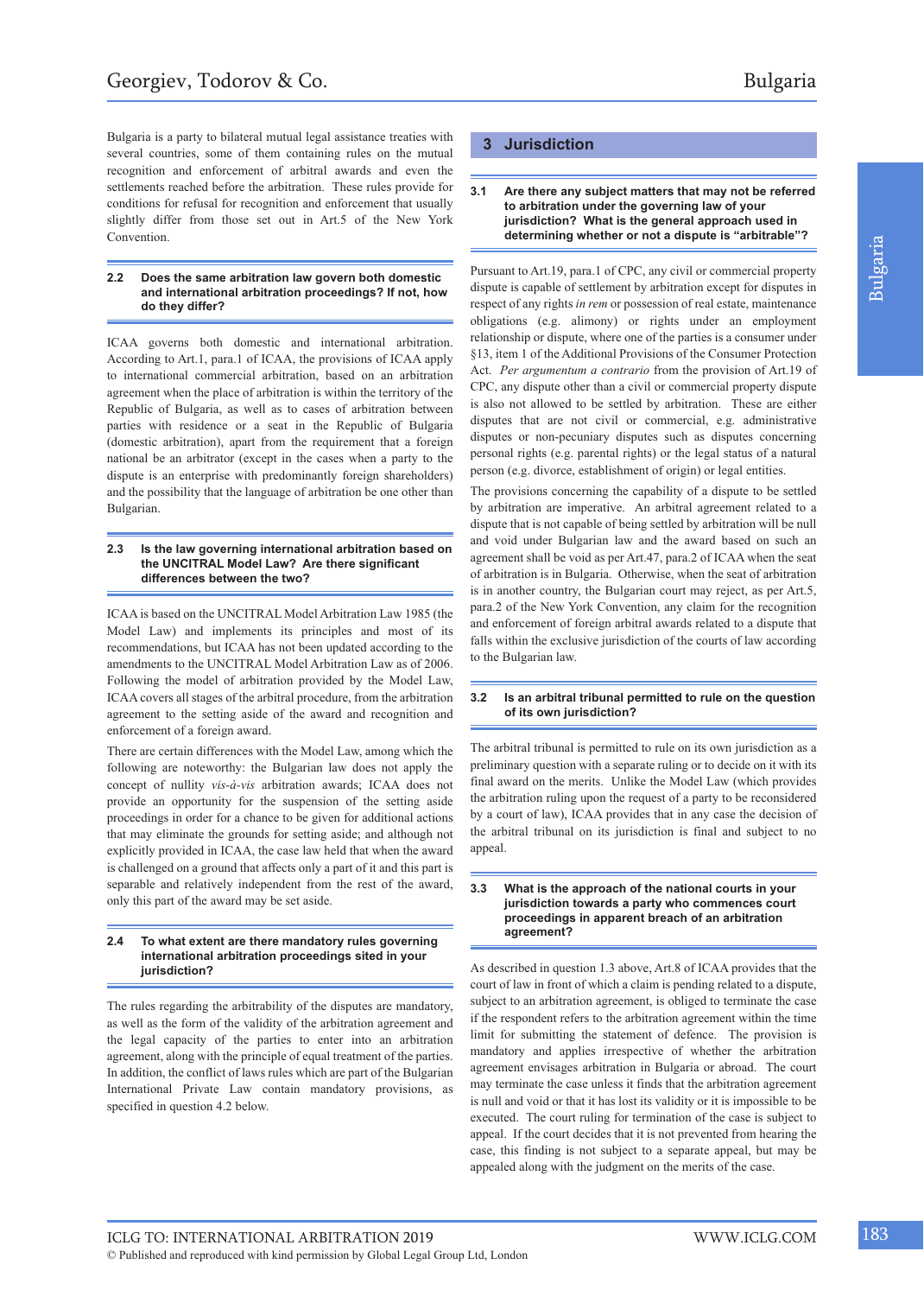On the other hand, when the claimant has ignored the arbitration agreement and has brought an action to the court, and the respondent within the time limit does not object to the jurisdiction of the court, it is deemed that the parties' consent to arbitrate the same dispute no longer exists and the arbitration agreement is terminated. In this case, the jurisdiction of the arbitration is also terminated and the court of law has to consider the case.

**3.4 Under what circumstances can a national court address the issue of the jurisdiction and competence of an arbitral tribunal? What is the standard of review in respect of a tribunal's decision as to its own jurisdiction?**

ICAA provides as a principle that, in any case, the decision of the arbitral tribunal on its jurisdiction is final and subject to no appeal. However, regarding the jurisdiction and the competence of the arbitral tribunal, it should be pointed out that among the grounds for challenging the award, exhaustively listed in Art.47 of ICAA, the following are relevant:

- the subject matter of the dispute is not subject to arbitration (Art.47, para.2 ICAA); and
- the award settled a dispute which had not been provided for in the arbitration agreement or contains decisions on issues beyond the scope of the dispute (Art.47, para.1, item 5 of ICAA).

In the former case, the Supreme Court of Cassation, which is the competent court to consider the challenge of the award, shall assume that the award is void according to Art.47, para.2, and any party may submit the dispute to the competent court of law, which will consider it in conformity with CPC.

In the latter, when the ground for repeal is under Art.47, para.1, item 5 of ICCA, the Supreme Court of Cassation will refer the case back to the arbitral tribunal for re-trial.

It should be pointed out that when the state court holds that the trial is not within its jurisdiction and it should be referred to arbitration, this ruling binds the arbitral tribunal in its assessment on competence.

**3.5 Under what, if any, circumstances does the national law of your jurisdiction allow an arbitral tribunal to assume jurisdiction over individuals or entities which are not themselves party to an agreement to arbitrate?**

As an agreement, the arbitration agreement has legal effect only *visà-vis* the parties to it. Nevertheless, in some cases it has effect *visà-vis* a third party.

- Although there is no case law of the courts of law, it is widely held among the Bulgarian arbitration courts that in case of assignment of receivables or debts the arbitration clause included in the respective agreement has legal effect between the assignee and a third party, this third party being a debtor or creditor of the assignor pursuant to the agreement assigned (although between the assignee and the counter-party there is no arbitration agreement).
- The same is applicable in case of a contract for transfer of a commercial enterprise between the assignee and the counterparties of the assignor pursuant to agreements – part of the commercial enterprise, containing an arbitration clause.

**3.6 What laws or rules prescribe limitation periods for the commencement of arbitrations in your jurisdiction and what is the typical length of such periods? Do the national courts of your jurisdiction consider such rules procedural or substantive, i.e., what choice of law rules govern the application of limitation periods?**

There are no specific laws or regulations which provide procedural limitation periods for the commencement of arbitrations in Bulgaria. However, the general principles of the Bulgarian Private Law apply, and thus the commencement of arbitration proceedings is subject to a prescription period, which is considered as a substantive law issue. The typical length of the prescription period is five years, but there are exceptions, prescribed explicitly by statutes, which require shorter periods (e.g. three years for periodic payments, etc.).

#### **3.7 What is the effect in your jurisdiction of pending insolvency proceedings affecting one or more of the parties to ongoing arbitration proceedings?**

Pursuant to Art.637 of CPC, upon institution of insolvency proceedings, arbitration proceedings under pecuniary civil and commercial cases against the debtor, shall be stopped. However, Art.637 of CPC shall not apply in case on the date of institution of the insolvency proceedings, on another case where the debtor is respondent, the court (or the arbitration court) has admitted for a concurrent hearing of the counter-claim of the debtor or objection for set-off made by him. This provision also governs exceptions, as well as conditions for continuing and termination of the arbitral proceeding, stopped due to institution of insolvency proceedings.

In addition, pursuant to Art.637, para.6 of CPC, upon institution of the insolvency proceedings it shall be inadmissible to institute new arbitration proceedings on pecuniary civil or commercial cases against the debtor, subject to several exceptions.

#### **4 Choice of Law Rules**

#### **4.1 How is the law applicable to the substance of a dispute determined?**

According to ICAA, the arbitral award has to be based on the applicable law only and, thus, the arbitral tribunal may not decide *ex aequo et bono* or as amiable compositeur. Art.38 of ICAA generally provides that the arbitral tribunal applies the law selected by the parties and in the absence of choice – the law applicable according to the conflict of laws rules that it deems applicable. As far as the seat of the arbitration is in Bulgaria, the arbitral tribunal will apply the Bulgarian International Private Law.

The detailed provisions of Bulgarian International Private Law are codified in the Code for International Private Law (IPLC), but following the accession of Bulgaria to the EU, in the area of the contractual obligations, they are substituted by Rome Regulation I for contracts entered into after December 17<sup>th</sup>, 2009. In any case, the arbitration tribunal applies the conditions of the contract and takes into consideration the trade customs.

The arbitration tribunal settles the dispute in conformity with the law selected by the parties. When the parties have not specified their choice of applicable law, the arbitration tribunal applies the law indicated applicable pursuant to Rome I Regulation. The general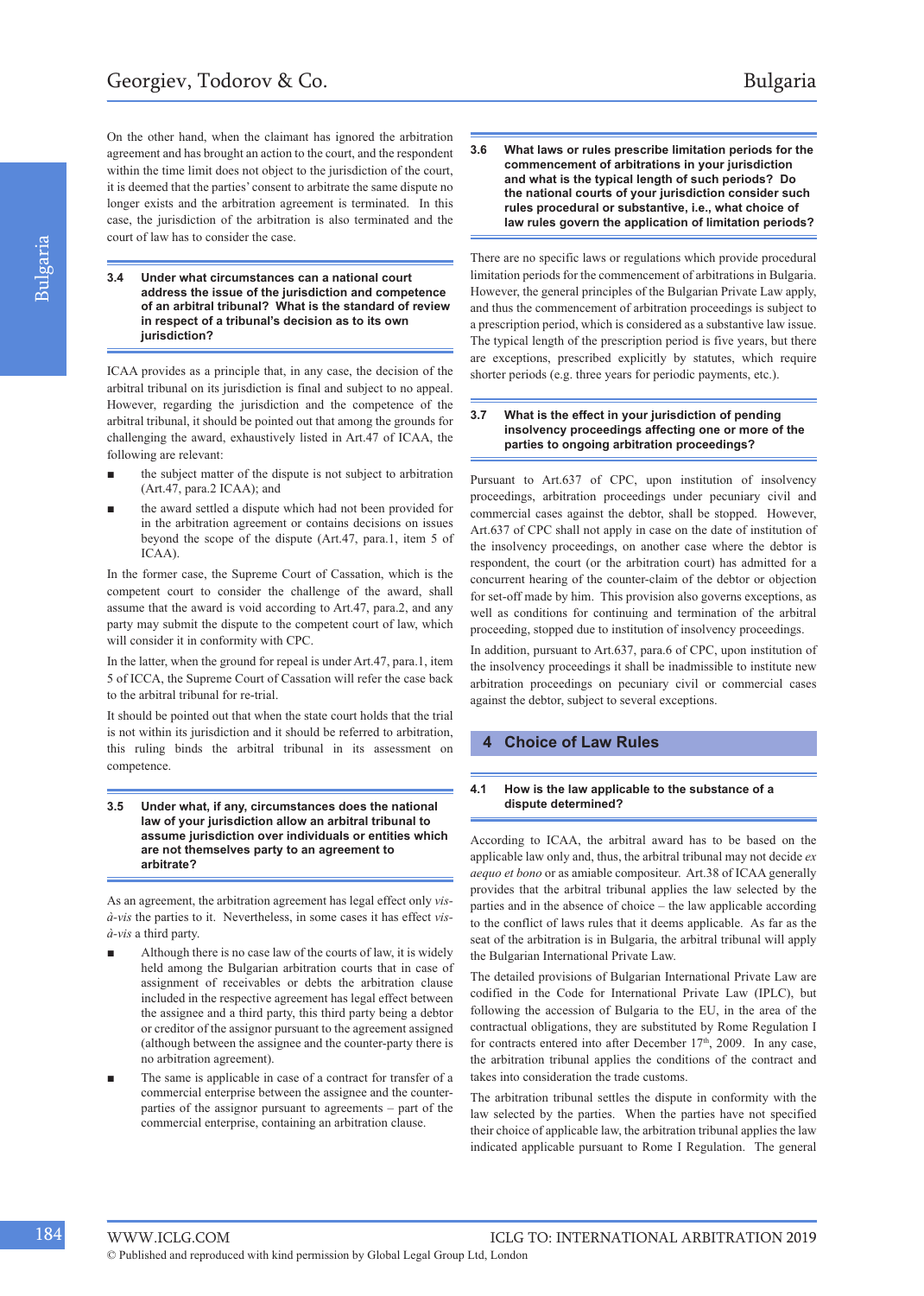rule is that the law of the country where the party, required to effect the characteristic performance of the contract, has his habitual residence (established by the IPLC and the Rome Convention) is considered as the applicable one and is combined with a very detailed set of conflict of law rules for a concrete type of contract and thus is not directly applied often.

#### **4.2 In what circumstances will mandatory laws (of the seat or of another jurisdiction) prevail over the law chosen by the parties?**

The freedom of the parties to select the applicable law and the application of the law determined as a governing one by the arbitration court is restricted in several ways:

- Apart from the applicable law (selected or determined according to the conflict of law rules), the over-riding mandatory provisions of the law of the forum also apply.
- The over-riding mandatory provisions of the law of the country where the contractual obligation has to be or has been performed is also applicable insofar as they make the performance of the contract unlawful.

In both these cases, the applicable law is supplemented by rules of the law of another country, although this is not the applicable law.

The application of a provision of the applicable law may be refused if such application is manifestly incompatible with the public policy (*ordre public*) of the forum.

In this case a provision of the applicable law is not applied despite its principle applicability. According to Art.45, para.3 of IPLC, the arbitration tribunal has to apply another appropriate provision from the same applicable law, and only if  $(1)$  there is no such provision in the applicable law, and  $(2)$ it is necessary for the settlement of the case, a provision of the Bulgarian law as a law of the forum may be applied by the tribunal.

Further restriction applies where apart from the choice of law, all other elements relevant to the situation at the time of the choice are located in a country other than the one the law of which has been chosen. In such case, the provisions of the law of the other country which cannot be derogated from by an agreement (mandatory provisions) are also applicable.

#### **4.3 What choice of law rules govern the formation, validity, and legality of arbitration agreements?**

Usually, the law of the seat of arbitration is applicable also to the arbitral agreement, but the parties may choose another law to apply to the arbitral agreement. Both laws should be adhered to, as the arbitration award will be rendered and respectively challenged in the state of the seat of arbitration. The award may be set aside due to the inability of the dispute to be subject to arbitration, according to the law of the state of the seat of the arbitration.

#### **5 Selection of Arbitral Tribunal**

#### **5.1 Are there any limits to the parties' autonomy to select arbitrators?**

The law does not provide for any requirements and limitations with relation to the qualification of the arbitrators. In case of arbitration between parties with residence or seat in the Republic of Bulgaria (domestic arbitration), a foreign national may not be an arbitrator (except in the cases when a party to the dispute is an enterprise with

predominantly foreign shareholders). The parties may agree that the dispute will be arbitrated by an arbitrator or arbitrators with specific qualifications. The rules of the arbitration courts may provide for requirements to be satisfied by the arbitrators (e.g., to be legal professionals). Usually, Bulgarian courts of arbitration maintain a list of arbitrators.

#### **5.2 If the parties' chosen method for selecting arbitrators fails, is there a default procedure?**

If the parties fail to agree on the appointment of arbitrators, the appointing authority is obliged to select an arbitrator taking into consideration his or her qualifications as they have been agreed by the parties, as well as all circumstances which ensure the appointment of an independent and impartial arbitrator.

The parties may determine the procedure for the composition of the arbitral tribunal. If they fail to agree on the procedure, the default rules of ICAA apply. They provide as an appointing institution:

- in a case of a commercial dispute the President of the Bulgarian Chamber of Commerce and Industry; and
- in a case of non-commercial dispute the Sofia City Court.

Usually, when an arbitration court is agreed, its rules provide the arbitration institution (via the president of the respective arbitration court) to act as an appointing authority.

#### **5.3 Can a court intervene in the selection of arbitrators? If so, how?**

The court cannot intervene in the selection of arbitrators (apart from the case where the court acts as an appointing authority as per ICCA rules – see question 5.2), but has the authority to rule on the subsequent challenge of an arbitrator.

If the challenge of an arbitrator by a party is rejected by the arbitral tribunal, the party who initiated it may request, within seven days upon receiving the notification about the decision, the Sofia City Court to decide on the challenge. The court considers the petition in compliance with the CPC rules in respect of appeal of rulings. The applicability of the rule providing for a court review of the tribunal's decision on the challenge of an arbitrator may not be derogated by the parties.

#### **5.4 What are the requirements (if any) imposed by law or issued by arbitration institutions within your jurisdiction as to arbitrator independence, neutrality and/or impartiality and for disclosure of potential conflicts of interest for arbitrators?**

An arbitrator must be impartial and independent from the parties. The provision of Art.13 of ICAA imposes an obligation to any person who is approached with an offer to be nominated as an arbitrator or is appointed as arbitrator to disclose all circumstances that may raise any justifiable doubts as to his or her impartiality or independence. This obligation remains during the whole arbitration procedure and the arbitrator has to reveal without delay any such circumstances that have arisen after the appointment. In its recent judgment (judgment number 158 as of December 28<sup>th</sup>, 2012 on commercial case 709/2012 of Commercial Division), the Supreme Court of Cassation held that the non-disclosure by an arbitrator of facts which are relevant to his independence and to the lack of relations between the arbitrator and a party constitutes grounds for repeal of the arbitral award. Moreover, this arbitral award has been repealed on the grounds of *ordre public* since the default of the arbitrator to disclose its relations with the legal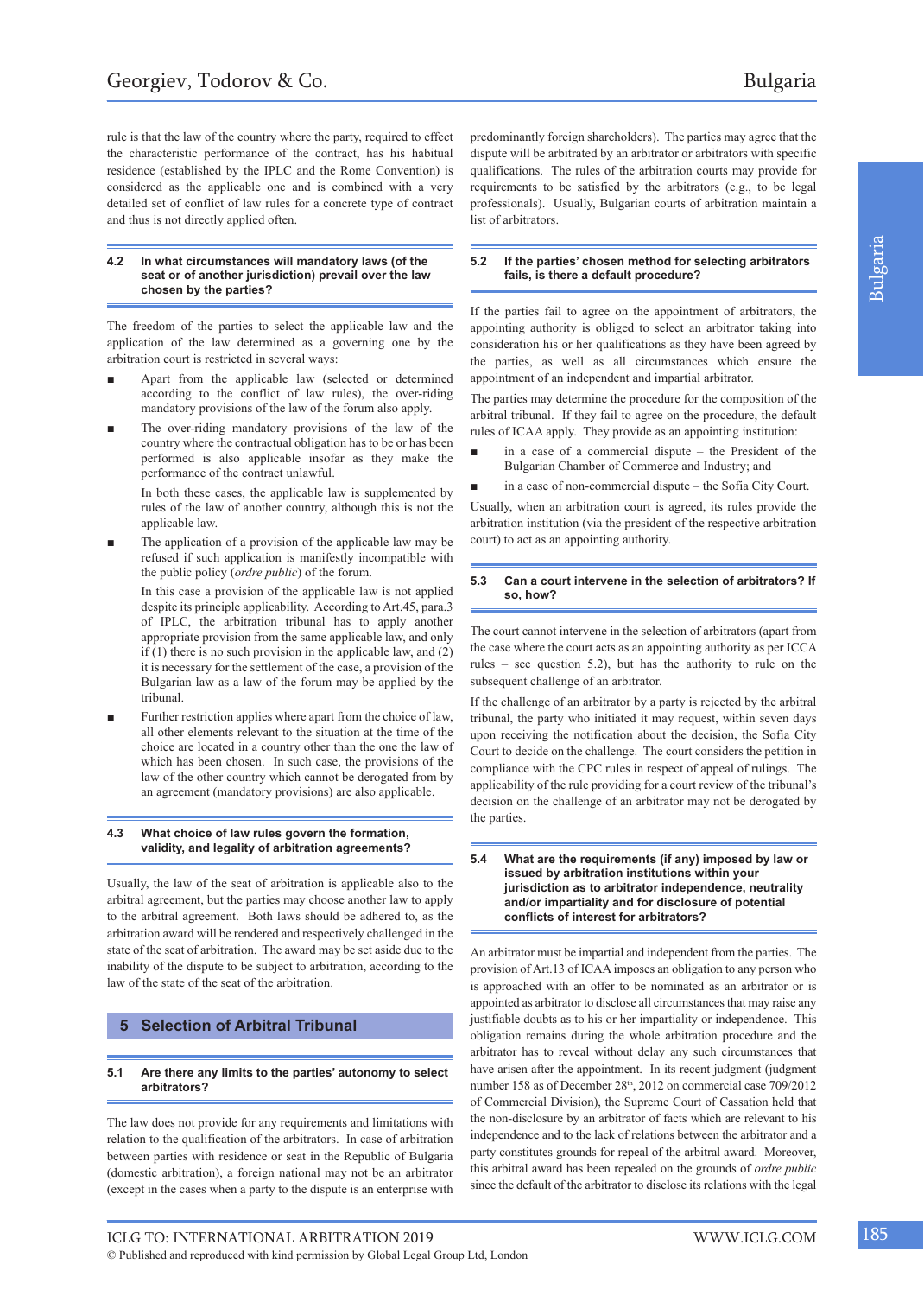representative of one of the parties is in breach of the right of the other party to a fair trial. Furthermore, in this judgment the Supreme Court of Cassation applied broader criteria for assessment of the independency and impartiality of the arbitrators – it held that this assessment is not based only on formal legal definitions or on relations which are explicitly defined as such by statutes, but that one should apply the statute in order to achieve its aim, not to be limited by the literal meaning of the respective provisions. This judgment is an important step towards the development of case law on the impartiality and independency of the arbitrators.

## **6 Procedural Rules**

**6.1 Are there laws or rules governing the procedure of arbitration in your jurisdiction? If so, do those laws or rules apply to all arbitral proceedings sited in your jurisdiction?** 

Based on the Model Law, ICAA provides basic rules covering all stages of the arbitral process, leaving the parties with vast possibilities to modify or replace most of them with other rules to be agreed among the parties. There are only several mandatory provisions related to the fundamental principles of the arbitration or the public order, from which the parties to all arbitral proceedings cannot deviate, such as the scope of the arbitration, the courts of law intervention, the form of the arbitral agreement, the challenge of an arbitrator, the termination of the powers of the arbitral tribunal, setting aside the arbitral award and recognition and enforcement of the arbitral award are also mandatory and apply to all arbitral proceedings sited in Bulgaria.

Thus the parties are entitled to choose: an arbitration court or arbitration *ad hoc* to determine the number of arbitrators; the appointment procedures, including the appointment institution; the procedural rules to be followed during the case, including the rules for taking evidence; and the language and the seat of arbitration, etc.

#### **6.2 In arbitration proceedings conducted in your jurisdiction, are there any particular procedural steps that are required by law?**

The initial stages of the arbitration proceedings are elaborated in ICAA in a way providing each party with a possibility to present its case. The following procedural steps are required by law:

- The claim and the answer have to be presented within a time period agreed on by the parties or determined by the arbitral tribunal. If the claimant fails to submit the statement of claim within the time limit, the tribunal terminates the proceedings, unless the failure is justified.
- Art.27 of ICAA provides requirements regarding the content of the statement of claim and the statement of defence.
- The respondent may file a counter-claim at the latest with the statement of defence.
- **6.3 Are there any particular rules that govern the conduct of counsel from your jurisdiction in arbitral proceedings sited in your jurisdiction? If so: (i) do those same rules also govern the conduct of counsel from your jurisdiction in arbitral proceedings sited elsewhere; and (ii) do those same rules also govern the conduct of counsel from countries other than your jurisdiction in arbitral proceedings sited in your jurisdiction?**

There are no specific rules that govern the conduct of counsel in

arbitral proceedings. The general rules of conduct, envisaged in the Attorney Act, are applicable only for legal representation before state courts.

#### **6.4 What powers and duties does the national law of your jurisdiction impose upon arbitrators?**

The arbitrators are empowered to decide on: (1) jurisdictional issues; (2) procedural issues (including the rules on gathering of evidence) – in an absence of procedural rules agreed by the parties, the arbitrator decides on the rules to be followed, providing the parties with equal opportunities in the proceedings; (3) merits of the case; and (4) requests for correction and interpretation of the arbitration award.

The arbitrators have the duty to act impartially and independently and to disclose the circumstances, specified in question 5.4.

#### **6.5 Are there rules restricting the appearance of lawyers from other jurisdictions in legal matters in your jurisdiction and, if so, is it clear that such restrictions do not apply to arbitration proceedings sited in your jurisdiction?**

The relevant act which governs this issue is the Bulgarian Attorney Act. It establishes strict limitations on the ability of lawyers from other jurisdictions to represent parties in Bulgarian judicial proceedings, but they are irrelevant for arbitration proceedings. There arе not any restrictions, established in ICCA, based on nationality or legal capacity of the lawyers and legal counsels representing parties to arbitral proceedings.

#### **6.6 To what extent are there laws or rules in your jurisdiction providing for arbitrator immunity?**

There are no laws or regulations which provide for immunity for arbitrators.

#### **6.7 Do the national courts have jurisdiction to deal with procedural issues arising during an arbitration?**

The Bulgarian courts do not have the power to intervene in procedural issues, which arise during an arbitration proceeding.

Under specified circumstances (set out in Art.47, para.1, items 4 and 6 of ICCA), the Supreme Court of Cassation may subsequently (when considering the challenge of the award) assess the compliance with the mandatory rules concerning the composition of the arbitral tribunal and the notification of the parties for appointment of an arbitrator or commencement of the arbitration proceedings.

#### **7 Preliminary Relief and Interim Measures**

#### **7.1 Is an arbitral tribunal in your jurisdiction permitted to award preliminary or interim relief? If so, what types of relief? Must an arbitral tribunal seek the assistance of a court to do so?**

Concerning the interim measures ordered by the arbitral tribunal or the court, ICAA adheres to the original text of Art.17 of the Model Law, adopted in 1985. The provisions of the new Chapter IV A of the Model Law, adopted in 2006, are not implemented in Bulgarian law. In principle, the courts of law are competent to pronounce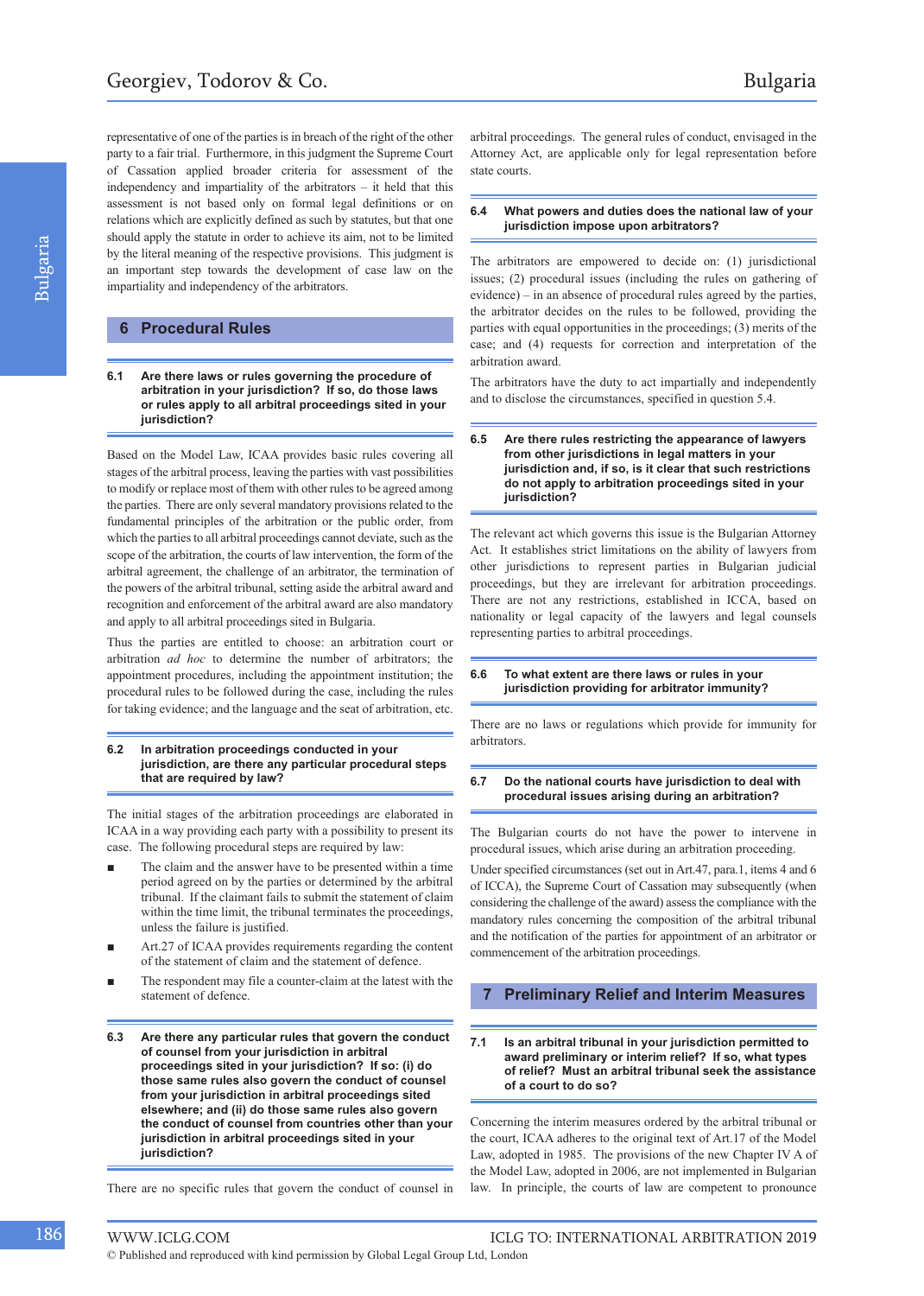interim measures. Although, according to Art.21 of ICAA, the arbitral tribunal may order one of the parties to undertake appropriate measures for securing the rights of the other, under Bulgarian law, the provisional measures ordered by an arbitral tribunal seated in Bulgaria may not be enforced. CPC rules on the enforcement of provisional measures are applicable only when the measures are ordered by a court of law.

ICAA does not provide for specific types of provisional measures. Nevertheless, the most effective and most frequently ordered ones – garnishments, real estate liens, etc. – may be ordered only by the courts of law and imposed by bailiffs.

**7.2 Is a court entitled to grant preliminary or interim relief in proceedings subject to arbitration? In what circumstances? Can a party's request to a court for relief have any effect on the jurisdiction of the arbitration tribunal?**

The court is entitled to order the preliminary measures, if so requested by the party to the arbitration proceeding in order to secure their rights. ICAA does not provide explicitly for conditions for ordering the provisional measures. So when the Bulgarian law is the applicable procedural law, the arbitral tribunals usually apply the conditions established in the CPC and applied by the courts of law (but the remark regarding their enforceability in question 7.1 should be borne in mind).

The circumstances under which interim measures are imposed by the national courts are:

- (1) there is a reasonable possibility the requesting party to succeed on the merits of the case, the determination of the tribunal being based on the relevant written evidence presented;
- (2) there is a need for a provisional measure to be ordered; and
- the provisional measure will not result in harm not adequately reparable by compensation for damages.

Provided the claim is not filed yet, it has to be filed within a period of time to be determined by the court which may not be longer than one month.

#### **7.3 In practice, what is the approach of the national courts to requests for interim relief by parties to arbitration agreements?**

The Bulgarian courts usually deal with the requests for interim relief by a party to an arbitration agreement under the same criteria and within the same periods of time as the requests related to claims filed in front of the courts of law.

**7.4 Under what circumstances will a national court of your jurisdiction issue an anti-suit injunction in aid of an arbitration?**

An anti-suit injunction is not allowed under Bulgarian law.

#### **7.5 Does the law of your jurisdiction allow for the national court and/or arbitral tribunal to order security for costs?**

Bulgarian law does not allow either a national court or an arbitral tribunal to order security for costs.

#### **7.6 What is the approach of national courts to the enforcement of preliminary relief and interim measures ordered by arbitral tribunals in your jurisdiction and in other jurisdictions?**

Preliminary relief granted by an arbitral tribunal is not enforceable under Bulgarian law. It is generally accepted in theory and practice that the preliminary relief granted by an arbitral tribunal is subject to voluntarily compliance of the parties to the dispute.

#### **8 Evidentiary Matters**

#### **8.1 What rules of evidence (if any) apply to arbitral proceedings in your jurisdiction?**

ICAA rules on the taking of evidence are rather general. Thus, the arbitration court usually applies the evidentiary rules agreed by the parties or, in the absence of such agreement, the rules determined by the tribunal and notified to the parties. It is common for the parties to use some rules of CPC on the taking of evidence, which are usually agreed or determined as the applicable ones.

#### **8.2 What powers does an arbitral tribunal have to order disclosure/discovery and to require the attendance of witnesses?**

The current legislation does not provide any specific requirements regarding this issue. Each party may ask the other party to disclose a document and the arbitral tribunal decides on the request depending on the relevance and availability of the document and taking into consideration other reasons as well (confidentiality, classified information, etc.). Provided a disclosure is ordered and the party fails to disclose the document, the tribunal may infer that such document would be adverse to the interest of the party. There are no specific provisions regarding the attendance of witnesses. The tribunal may order appearance, but the witness is not obliged to attend the hearing.

#### **8.3 Under what circumstances, if any, can a national court assist arbitral proceedings by ordering disclosure/discovery or requiring the attendance of witnesses?**

Art.37 of ICCA allows the tribunal and a party with the tribunal's approval to request from the competent court of law to take relevant evidence. This opportunity is used usually for the disclosure of documents from a non-party in the proceedings. However, the court may not require the attendance of witnesses before the arbitral tribunal.

#### **8.4 What, if any, laws, regulations or professional rules apply to the production of written and/or oral witness testimony? For example, must witnesses be sworn in before the tribunal and is cross-examination allowed?**

In addition to the above-mentioned (in question 8.1) peculiarities of the rules on the taking of evidence, ICAA stipulates that during the proceedings the tribunal may examine witnesses of facts, appoint expert witnesses or inspect documents, goods or other evidence. It may summon the expert witness upon request by any of the parties or upon its own initiative and oblige the expert witness after submitting his/her report to participate in the hearing in order to give clarifications.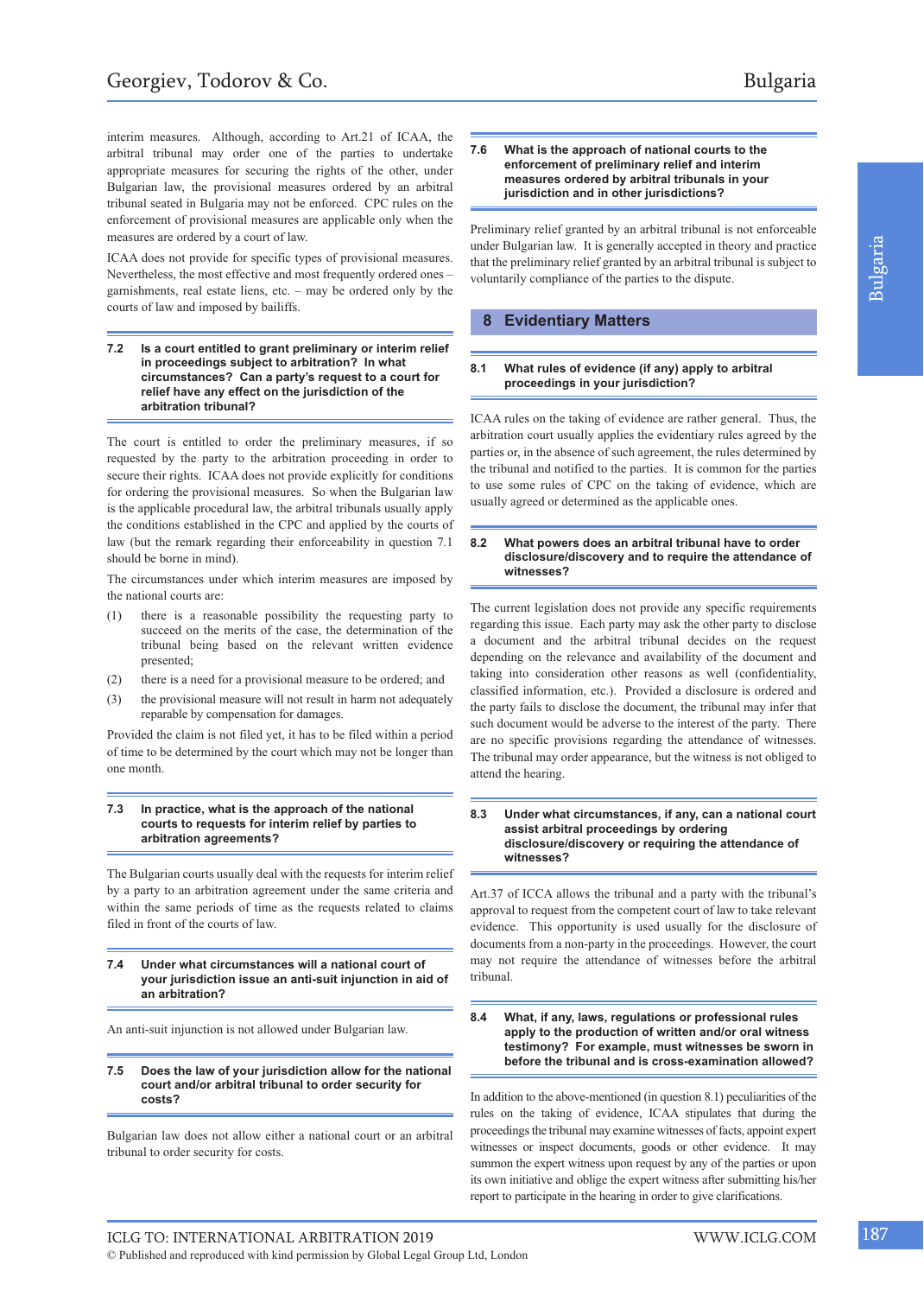When the taking of some evidence relevant for the case depends on a third party's cooperation, the tribunal on its initiative or at a request of the party concerned may ask the competent court of law to take it. The Bulgarian court of law may summon and examine a witness reluctant to appear voluntarily in front of the arbitral tribunal. If the witness refuses to appear in front of the court of law he/she may be fined and made to appear involuntarily.

There is not a requirement for witnesses to be sworn in before the tribunal. Cross-examination is allowed.

**8.5 What is the scope of the privilege rules under the law of your jurisdiction? For example, do all communications with outside counsel and/or inhouse counsel attract privilege? In what circumstances is privilege deemed to have been waived?**

Bulgarian law does not provide any rules on privileged documents in arbitration proceedings, and respectively no rules on waiver of privilege exist.

As per the Bulgarian Attorney Act, attorney-at-law papers, files, electronic documents, computer equipment and other carriers of information are privileged and confidential. Correspondence between an attorney-at-law and a client, irrespective of the manner it is maintained, including electronically, is also privileged and confidential. Thus, the carriers of this privileged and confidential information may not be used as evidence, including in arbitration proceedings.

#### **9 Making an Award**

- **9.1 What, if any, are the legal requirements of an arbitral award? For example, is there any requirement under the law of your jurisdiction that the award contain reasons or that the arbitrators sign every page?**
- Majority: Where the arbitrators are more than one, the award is rendered by the majority, unless the parties have agreed otherwise. The arbitrator who does not agree with the award shall set out a dissenting opinion in writing. If a majority cannot be constituted, the award is rendered by the presiding arbitrator.
- Reasons: The award has to contain reasons, unless the parties have agreed otherwise or it is an award rendered on agreed conditions.
- Signatures: The award is signed by the arbitrator or the arbitrators. In the case of arbitration with the participation of more than one arbitrator, the signatures of the majority of the members of the arbitration tribunal shall be considered sufficient if the signatories have stated the reason for the missing signature.

An award by consent may be pronounced on the basis of a joint request of the parties enclosed with the settlement agreed. There is no need to provide reasons in this case.

#### **9.2 What powers (if any) do arbitral tribunals have to clarify, correct or amend an arbitral award?**

According to Art.43.(1) of ICCA, the arbitral tribunal, upon request of either party or on its own initiative, may **correct** the award in connection with any computation errors as well as any other evident

factual error made by it. The other party shall be informed for the so requested correction by the petitioner or by the arbitration tribunal if it acts on its own initiative. Each party after informing the other one shall be entitled to **request from the arbitration tribunal to interpret the award**. The request for the correction or interpretation shall be made within a period of 60 days after the receipt of the award unless another time limit has been agreed by the parties. When the arbitration tribunal acts on its own initiative it shall make the correction within 60 days from the announcement of the award. The arbitration tribunal shall make the correction or the interpretation after hearing the parties or after giving them the opportunity to forward written statements within the time limit determined by it. It shall decide on the correction or the interpretation within 30 days from the request. The corrections and the interpretations shall become part of the award.

In addition, the arbitral tribunal may give an **additional award** upon request from either of the parties on claims omitted in the first award. The party that requests the additional award shall inform the other party for the request within 30 days from the receipt of the award. Given the request is well-grounded, the arbitration tribunal renders the additional award within 60 days.

#### **10 Challenge of an Award**

#### **10.1 On what bases, if any, are parties entitled to challenge an arbitral award made in your jurisdiction?**

The award may be challenged only on limited grounds, which are equal to those prescribed by the Model Law and the European Convention, and only within a limited period of time – three months from the day the claimant has received the award.

The grounds for challenging the award are listed in Art.47 of ICAA and are the following:

- the party lacked capacity at the time of the conclusion of the arbitration agreement;
- the arbitration agreement had not been concluded or is void pursuant to the law chosen by the parties, and in the case of absence of such a choice, pursuant to this law;
- a party had not been duly notified of the appointment of an arbitrator or of the arbitration proceedings, or due to reasons beyond its control it could not participate in the proceedings;
- the award settled a dispute which had not been provided for in the arbitration agreement or contains decisions on issues beyond the scope of the dispute; or
- the constitution of the arbitration tribunal of the arbitration procedure was not in conformity with the agreement between the parties unless it contradicted the imperative provisions of this law (i.e. ICAA), and in the absence of an agreement – in case the provisions of this law had not been applied.

It should be noted that in the latest amendments of ICCA, Art.47, para.2 provides that arbitration decisions handed down in disputes, the object of which is not subject to arbitration, shall be void.

#### **10.2 Can parties agree to exclude any basis of challenge against an arbitral award that would otherwise apply as a matter of law?**

The provision of Art.47 of ICAA is mandatory and none of the grounds for the challenge of the award can be excluded or reduced by the parties.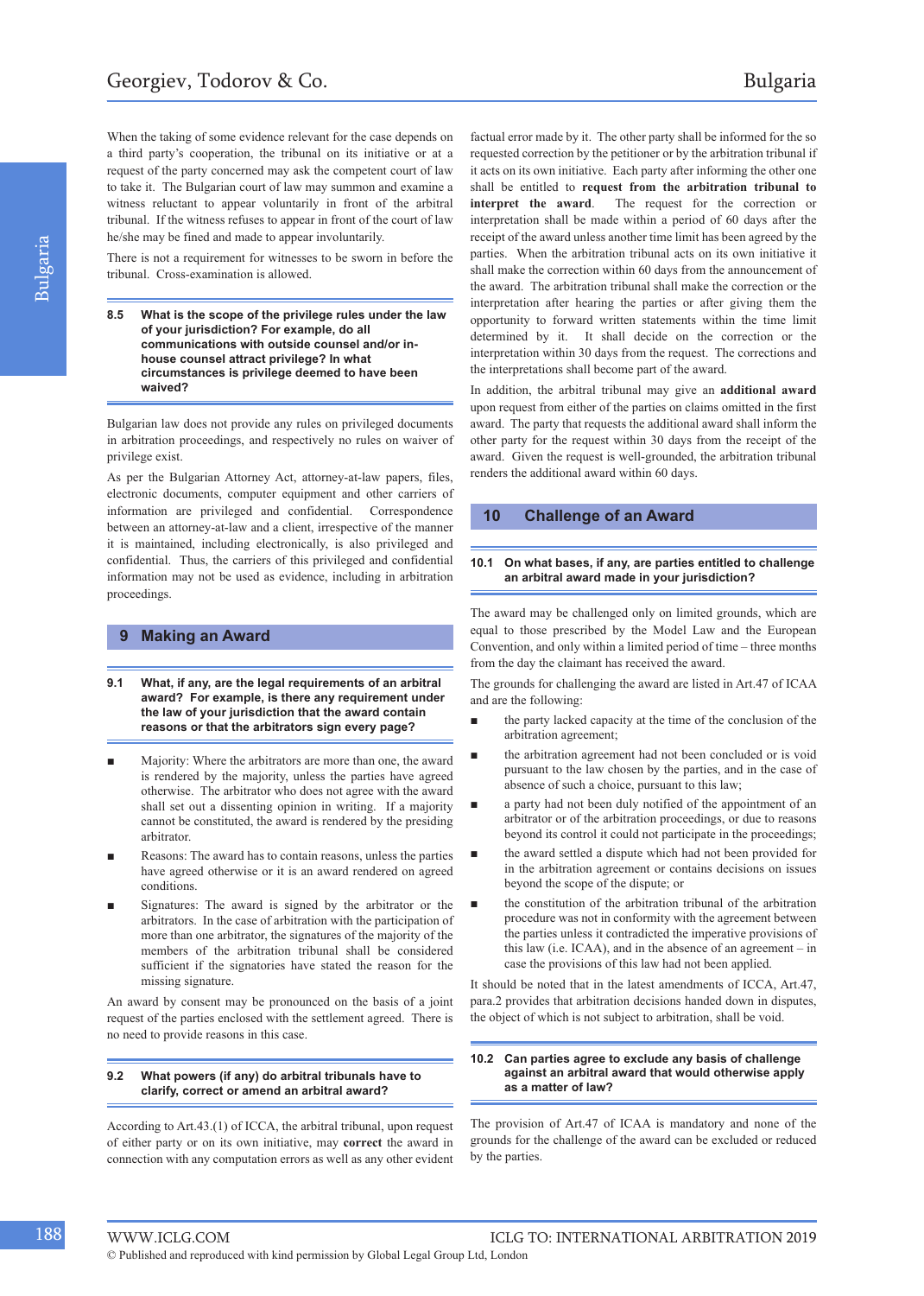#### **10.3 Can parties agree to expand the scope of appeal of an arbitral award beyond the grounds available in relevant national laws?**

In relation to question 10.2 and the mandatory character of the provision of Art.47 of ICAA, the parties cannot expand the scope of appeal of an arbitral award beyond the ground listed in the provision.

#### **10.4 What is the procedure for appealing an arbitral award in your jurisdiction?**

Each party may challenge the award. ICAA specifies the competent court for considering the claim, namely the Supreme Court of Cassation. It acts as a court of first instance applying CPC rules for hearing of the case by a first instance court, but its decision is final and is subject to no appeal.

## **11 Enforcement of an Award**

**11.1 Has your jurisdiction signed and/or ratified the New York Convention on the Recognition and Enforcement of Foreign Arbitral Awards? Has it entered any reservations? What is the relevant national legislation?**

The New York Convention was signed by Bulgaria on December  $17<sup>th</sup>$ , 1961 and has been in force since January 8<sup>th</sup>, 1962.

Upon ratification, Bulgaria made a reservation pursuant to Art.1, para.3, sent.I of the Convention, so the New York Convention is applicable to arbitral awards issued in the territory of another contracting state. It is applied in respect of awards issued in the territory of non-contracting states on the basis of strict reciprocity – only to the extent to which those states grant reciprocal treatment of Bulgarian arbitral awards.

The relevant national legislation is ICAA. Art.51, para.2 of ICAA refers to the international instruments to which Bulgaria is a party in respect of the recognition and enforcement of foreign arbitral awards. As a result, no implementing legislation has been enacted. The New York Convention is directly applied by the Bulgarian courts and thus any risk of incorrect implementation in the national legislation has been avoided.

#### **11.2 Has your jurisdiction signed and/or ratified any regional Conventions concerning the recognition and enforcement of arbitral awards?**

Bulgaria is a party to the European Convention for International Commercial Arbitration (see question 2.1 above).

#### **11.3 What is the approach of the national courts in your jurisdiction towards the recognition and enforcement of arbitration awards in practice? What steps are parties required to take?**

An award rendered by an arbitration with a place in Bulgaria may be directly enforced in Bulgaria. According to Art.51, para.1 of ICAA, the Sofia City Court issues, upon request of the party, a writ of execution only on the basis of the award and a proof that the award is delivered to the debtor.

Foreign arbitral awards are subject to recognition and enforcement.

According to the provision of Art.51, para.3 of ICAA, the actions for recognition and admission to the enforcement of foreign arbitral awards and of the settlements reached before foreign arbitration courts have to be brought before the Sofia City Court and Arts.118 to 122 of PILC shall apply, *mutatis mutandis*, to the hearing of such actions. The mentioned provisions of the PILC are applicable to foreign arbitral awards only as far as they are compatible with the New York Convention. The enforcement and admission may be refused only on the grounds of Art.5 of the New York Convention. The court cannot retry the case on the merits.

The decision of the Sofia City Court is subject to an appeal in front of the Sofia Court of Appeal, the decision of which may be appealed in front of the Supreme Court of Cassation.

After their recognition and admission, the foreign awards become enforceable in Bulgaria. The court of the enforcement (the Sofia City Court) upon request of the creditor may issue a writ of execution, which will be handed to the creditor only after the decision on enforcement has entered into force – Art.405 of CPC.

Pursuant to Art.41, para.1 of ICAA, when the arbitral award is being served, it becomes valid and binding for the parties and enforceable. Thus, the award possesses *res judicata* which is the same as that of the judgments. Due to the fact that the arbitral award is related to and derives from the arbitration agreement, *res judicata* of the award has the same subjective scope (the category of parties to which *res judicata* applies) as that of the agreement, i.e. it is binding on the parties only, not on third parties.

The award will have *res judicata* and the dispute settled by it cannot be re-examined in court or arbitration proceedings. The final arbitral award shall be binding upon the parties and the public authorities in Bulgaria.

ICCA does not provide for any type of revision of the award, including on the grounds of the discovery of some unknown facts affecting decisively the award. Thus setting aside as described in question 10.1 is an exclusive recourse against the arbitral award.

#### **11.5 What is the standard for refusing enforcement of an arbitral award on the grounds of public policy?**

Usually, the most fundamental principles of Bulgarian law (e.g. violation of the principle of equal treatment of the parties) are deemed to form the public policy.

## **12 Confidentiality**

**12.1 Are arbitral proceedings sited in your jurisdiction confidential? In what circumstances, if any, are proceedings not protected by confidentiality? What, if any, law governs confidentiality?**

ICAA is silent on this issue, but as a standard practice the arbitration proceedings in Bulgaria are confidential. However, arbitration courts in their rules usually explicitly provide for confidentiality of the proceedings. For example, the Rules of Arbitration of the Arbitration court with the Bulgarian Chamber of Commerce and Industry provides for non-public proceedings.

**<sup>11.4</sup> What is the effect of an arbitration award in terms of** *res judicata* **in your jurisdiction? Does the fact that certain issues have been finally determined by an arbitral tribunal preclude those issues from being reheard in a national court and, if so, in what circumstances?**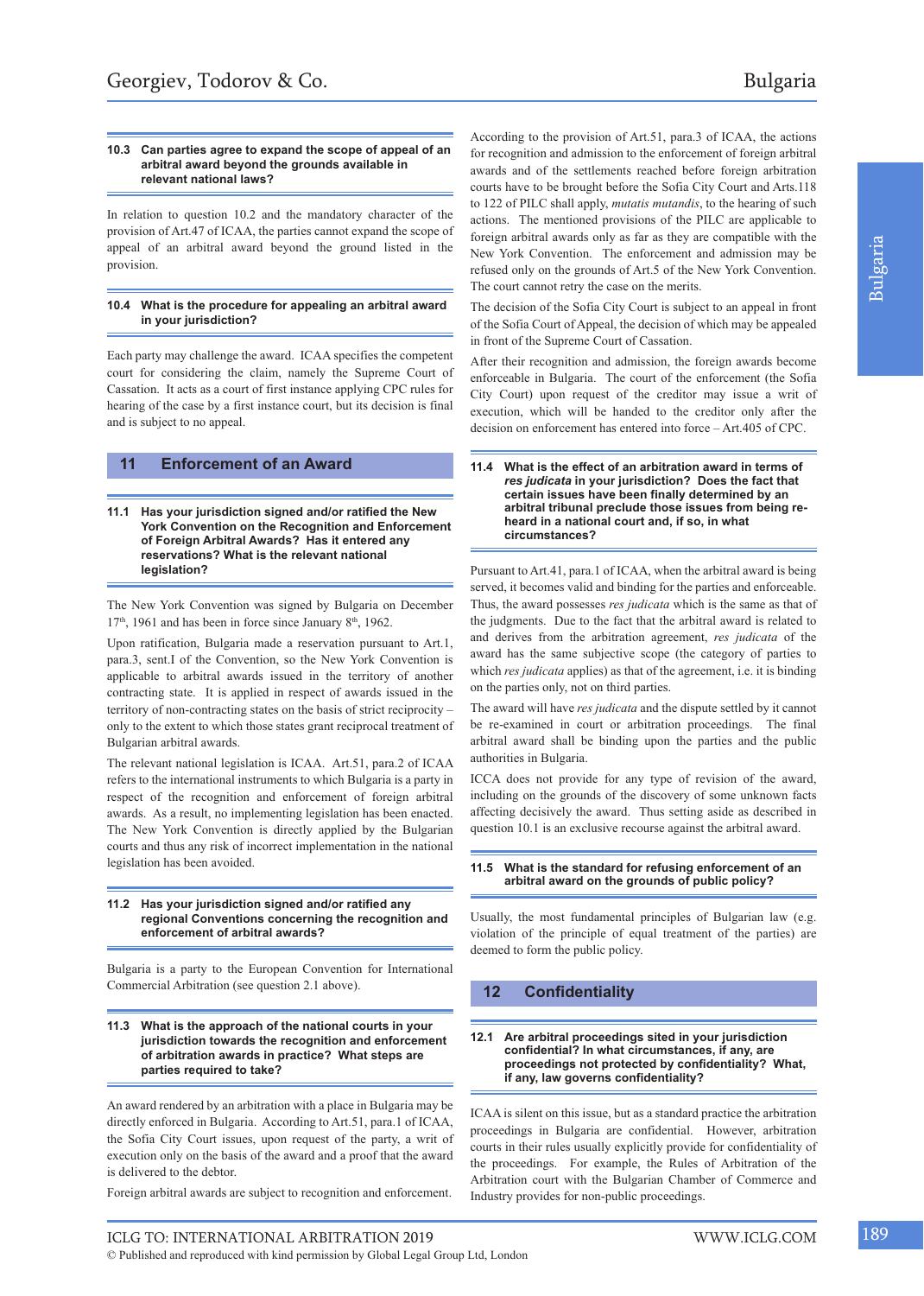#### **12.2 Can information disclosed in arbitral proceedings be referred to and/or relied on in subsequent proceedings?**

Information disclosed in arbitral proceedings cannot be referred to and cannot be relied on in subsequent court or arbitral proceedings.

## **13 Remedies / Interests / Costs**

**13.1 Are there limits on the types of remedies (including damages) that are available in arbitration (e.g., punitive damages)?**

The types of remedies to be awarded and the limits on them depend on the applicable substantive law. Bulgarian law does not provide punitive damages, as well as most of the civil law jurisdictions.

#### **13.2 What, if any, interest is available, and how is the rate of interest determined?**

This issue is also governed by the applicable substantive law. If this is Bulgarian law, a statutory interest rate equal to the basic interest rate determined by the Bulgarian National Bank plus 10% is applied to the late payments.

#### **13.3 Are parties entitled to recover fees and/or costs and, if so, on what basis? What is the general practice with regard to shifting fees and costs between the parties?**

The allocation of the costs is based on the principle that the costs (arbitration fees and expenses, expenses for gathering evidence and reasonable attorneys' fees made) are to be borne by the unsuccessful party.

**13.4 Is an award subject to tax? If so, in what circumstances and on what basis?**

The arbitration award itself is not subject to tax.

**13.5 Are there any restrictions on third parties, including lawyers, funding claims under the law of your jurisdiction? Are contingency fees legal under the law of your jurisdiction? Are there any "professional" funders active in the market, either for litigation or arbitration?**

There are no statutory restrictions on third parties funding claims. It is the obligation of the party which brings the claim to provide evidence for the payment of the respective fee and the source of the funds is not examined. Contingency fees are legal and are used in Bulgaria in relation to civil and commercial claims in front of national courts. To the best of our knowledge, there are no "professional" funders active in the Bulgarian market for legal services.

#### **14 Investor State Arbitrations**

**14.1 Has your jurisdiction signed and ratified the Washington Convention on the Settlement of Investment Disputes Between States and Nationals of Other States (1965) (otherwise known as "ICSID")?**

Bulgaria ratified ICSID on October 4<sup>th</sup>, 2000.

**14.2 How many Bilateral Investment Treaties (BITs) or other multi-party investment treaties (such as the Energy Charter Treaty) is your jurisdiction party to?**

Bulgaria is party to 57 BITs (in force). Bulgaria is also party to the Energy Charter Treaty and the Convention on Establishing the Multilateral Investment Guarantee Agency.

**14.3 Does your jurisdiction have any noteworthy language that it uses in its investment treaties (for example in relation to "most favoured nation" or exhaustion of local remedies provisions)? If so, what is the intended significance of that language?**

It cannot be concluded that the wording of the Bulgarian BITs has peculiarities far more different from the standard terms and provisions in BITs of the OECD countries.

#### **14.4 What is the approach of the national courts in your jurisdiction towards the defence of state immunity regarding jurisdiction and execution?**

The sources which govern this issue are both international and domestic. Among the former are the Vienna Convention on Diplomatic Relations (1961), the Vienna Convention on Consular Relations (1963), bilateral consular conventions to which Bulgaria is a party and general principles of international law. Bulgaria is not a signatory to the European Convention on State Immunity.

The latter category comprises the relevant provisions of CPC; there are no specific statutes which deal with state immunity.

The provision of Art.18, para.1 of CPC stipulates that the Bulgarian courts are competent on claims, a party to which is a foreign state, as well as and a person who has court immunity, in the following cases:

- 1. in event of a waiver of court immunity;
- 2. on claims, grounded on contractual relations, where the performance of the obligation shall be in the Republic of Bulgaria;
- 3. on claims for damages from tort, done in the Republic of Bulgaria;
- 4. on claims regarding rights to succession property and vacant succession in the Republic of Bulgaria; or
- 5. on lawsuits, which are under the exclusive jurisdiction of the Bulgarian courts.

The provisions of para.1, items 2, 3 and 4 shall not be applied for legal transactions and actions, performed in execution of official functions of the persons, respectively in relation with the exercising of sovereign rights of the foreign state.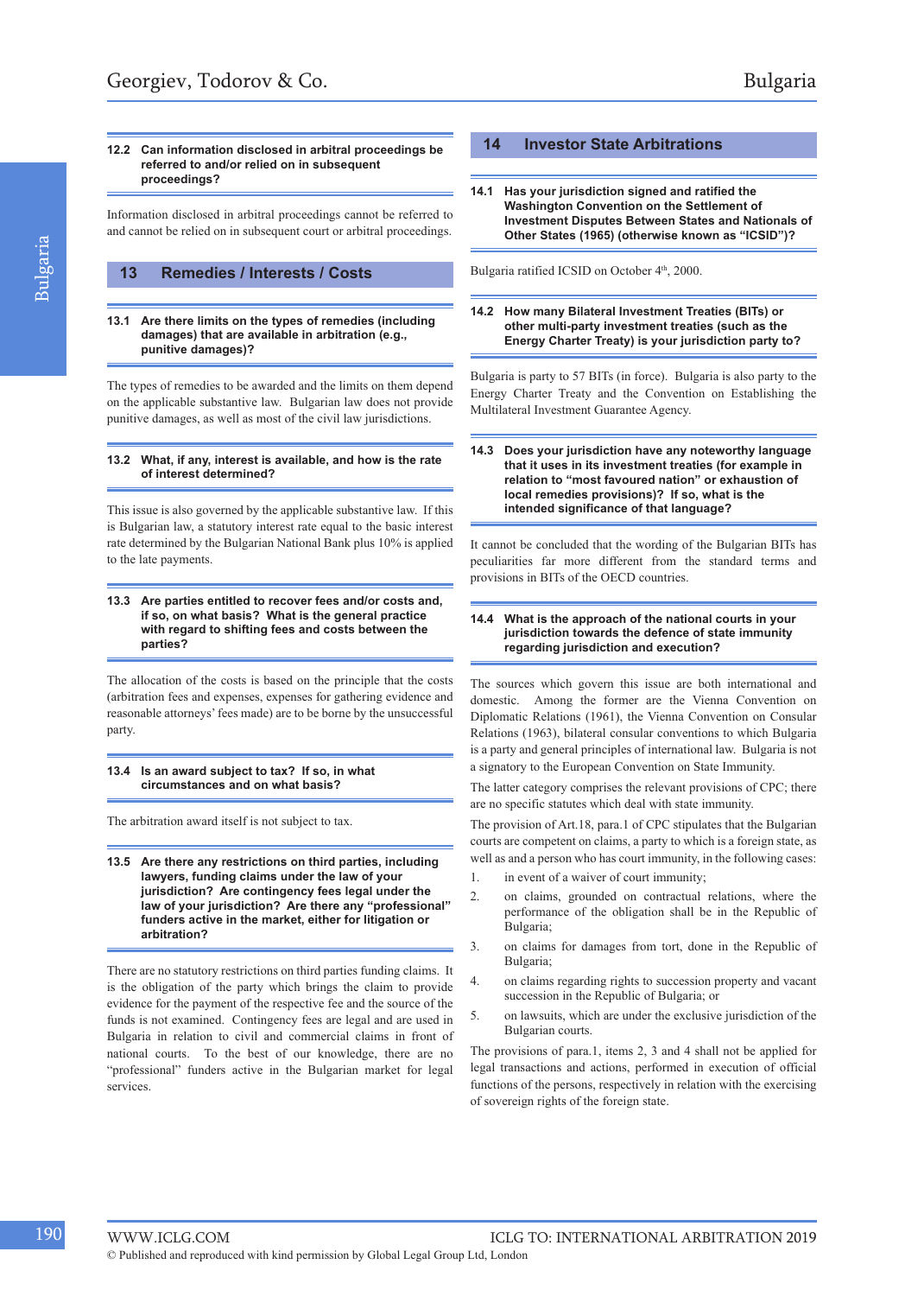## **15 General**

#### **15.1 Are there noteworthy trends or current issues affecting the use of arbitration in your jurisdiction (such as pending or proposed legislation)? Are there any trends regarding the type of disputes commonly being referred to arbitration?**

According to the latest amendments in the Bulgarian legislation, an arbitrator may be an able-bodied citizen of legal age who has not been convicted of an intentional crime of a general nature, has a university degree, at least eight years of professional experience and possesses high moral qualities. A new incorporation in ICAA is also the provision of Art.31, para.2 which provides that each party shall also have the option to check the case remotely, including via the website of the arbitration court.

Another major amendment in 2017 was the revocation of Art.47, para.3 of ICAA, whereas if the subject of the dispute is not subject to arbitration or the arbitration decision contradicts the public order of the Republic of Bulgaria, this no longer is ground for revocation of the award.



**Tsvetelina Dimitrova** Georgiev, Todorov & Co. 27 Parchevich str. Sofia

Bulgaria

*Tel: +359 2 937 65 17 Email: ts.dimitrova@georg-tod.com URL: www.georg-tod.com*

Tsvetelina Dimitrova has a Ph.D. in Private International Law focused on investment dispute settlement, and is concentrating strongly on the standards of protection of foreign investment and the mechanisms of protection of foreign investors.

While detecting the most problematic matters for foreign investors and analysing the main grounds for disputes, Tsvetelina provides legal consultations on structuring investments before they are made in order to protect the interest of the investors in the best possible way.

Tsvetelina has a strong focus on EU law and has been participating in a case before the CJEU with reference to preliminary ruling on the side of Bulgarian administrative court.

Tsvetelina is certified by the BCCI for successful training on the issues of the Arbitration Court.

As a general trend, the disputes referred to arbitration are related to business transactions and contractual obligations. As a result of the increased arbitration proceedings, there are more cases in front of the Bulgarian courts of law on arbitration-related issues. For that reason, there is a steady tendency for the development of relevant case law of the Sofia City Court (the competent court) on the challenge of arbitrators and of the Supreme Court of Cassation on the challenge of arbitral awards.

#### **15.2 What, if any, recent steps have institutions in your jurisdiction taken to address current issues in arbitration (such as time and costs)?**

Recently, some arbitration courts enacted expedient rules and even rules on electronic arbitration, although there has been no e-arbitration put into operation yet.

## GEORGIEV, TODOROVCO.

Georgiev, Todorov & Co. was founded in 1991 as one of the first Bulgarian law firms. Currently, we are one of the largest business law firms in the country, consisting of seven partners and 52 lawyers that have always been proud of rendering excellent legal service.

Georgiev, Todorov & Co. is recognised as a leading law firm in litigation and arbitration areas in Bulgaria for more than 25 years. Over the years we have been involved in a number of complex international projects in the field of energy law, telecommunications and banking as well as in the largest privatisation transactions in Bulgaria. Georgiev, Todorov & Co. has extensive expertise in administrative, corporate and commercial litigation, financial issues, insurance, insolvency, regulatory matters, etc.

The tremendous results accomplished by our highly qualified and competent team are what allow Georgiev, Todorov & Co. to be one of the leading law firms in Bulgaria.